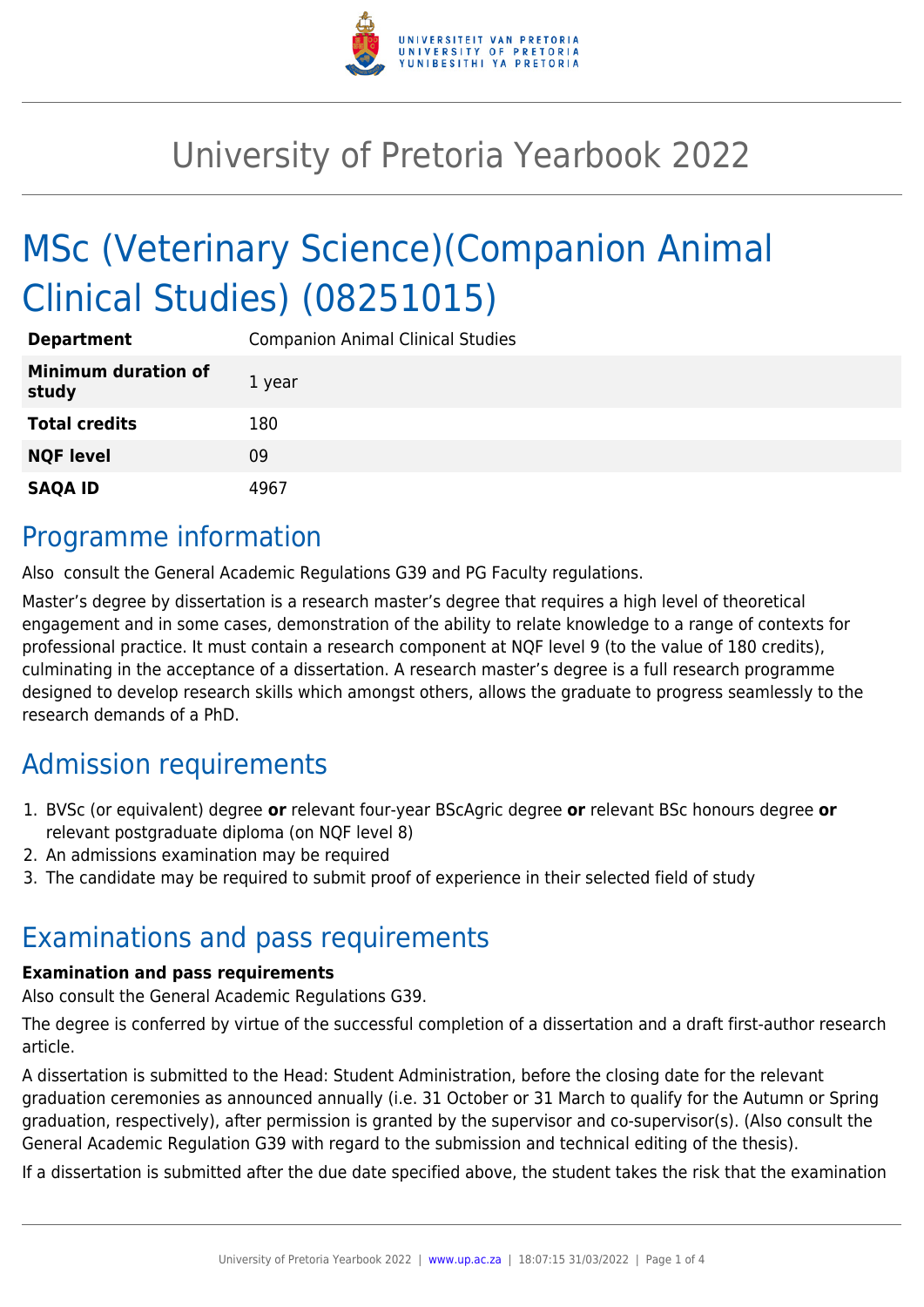

of the dissertation may be delayed and the student will not be considered for the graduation concerned. A student will only be allowed to graduate if the student has successfully complied with all the requirements for the particular programme.

The dissertation will be evaluated by two examiners (for the appointment of the examination panel, consult the General Academic Regulations G39.12.1).

The average of the separate marks awarded by the two examiners, constitutes the final mark for the dissertation.

#### **Compliance with degree requirements**

Also consult the General Academic Regulation G40.

- i. A master's degree by dissertation will be conferred on a student only after the successful completion of all requirements of each component of the relevant degree programme, including the submission and successful evaluation of a research-based dissertation, draft publication, and compliance with all the requirements for the particular programme.
- ii. A master's degree is not deemed to be completed if the electronic version of the dissertation has not been submitted to the relevant faculty administration prior to the date of closure of the graduation/finalist list for the forthcoming graduation ceremony.
- iii. No one is entitled to any privileges pertaining to a master's degree before the qualification has been conferred on him or her at a graduation ceremony. In respect of professional registrations, faculties may issue confirmation letters to the relevant professional bodies prior to the graduation ceremonies.

# Research information

Also consult the General Academic Regulation G39.

All students should register for (and pass) the module Research methodology (VRM 813) (non-credit-bearing). If a student has already completed a similar module for a previous degree (within the past five years) and can show sufficient evidence of competence in research skills required at postgraduate level, a student may apply for exemption from this module.

The main objective of master's degree studies is to enable the candidate to undertake research in all its semifractions, under supervision. The basic requirements and Faculty expectations of an MSc are:

- i. The candidate should show the ability to undertake a research project and write up the project.
- ii. The candidate does not need to make an original contribution to science, but still show the ability to do research.
- iii. Explicit hypothesis-testing, i.e. experimental work is not necessarily mandatory.

The research topic is determined in consultation with the supervisor and the relevant head of department, and the research project(s)/ dissertation that follow, must be approved according to Faculty guidelines.

Research undertaken by a master's student is conducted in accordance with the University's Code of ethics for scholarly activities. All research proposals must be submitted for ethics clearance/ approval/exemption to the relevant faculty research and/or research ethics committee. Faculty research ethics committees have the authority to consider and approve or reject research proposals within the guidelines of the general policy.

## Pass with distinction

A master's degree is awarded with distinction if a student meets the following requirements:

a. Obtained a mark of 75% or above for the research-based dissertation; and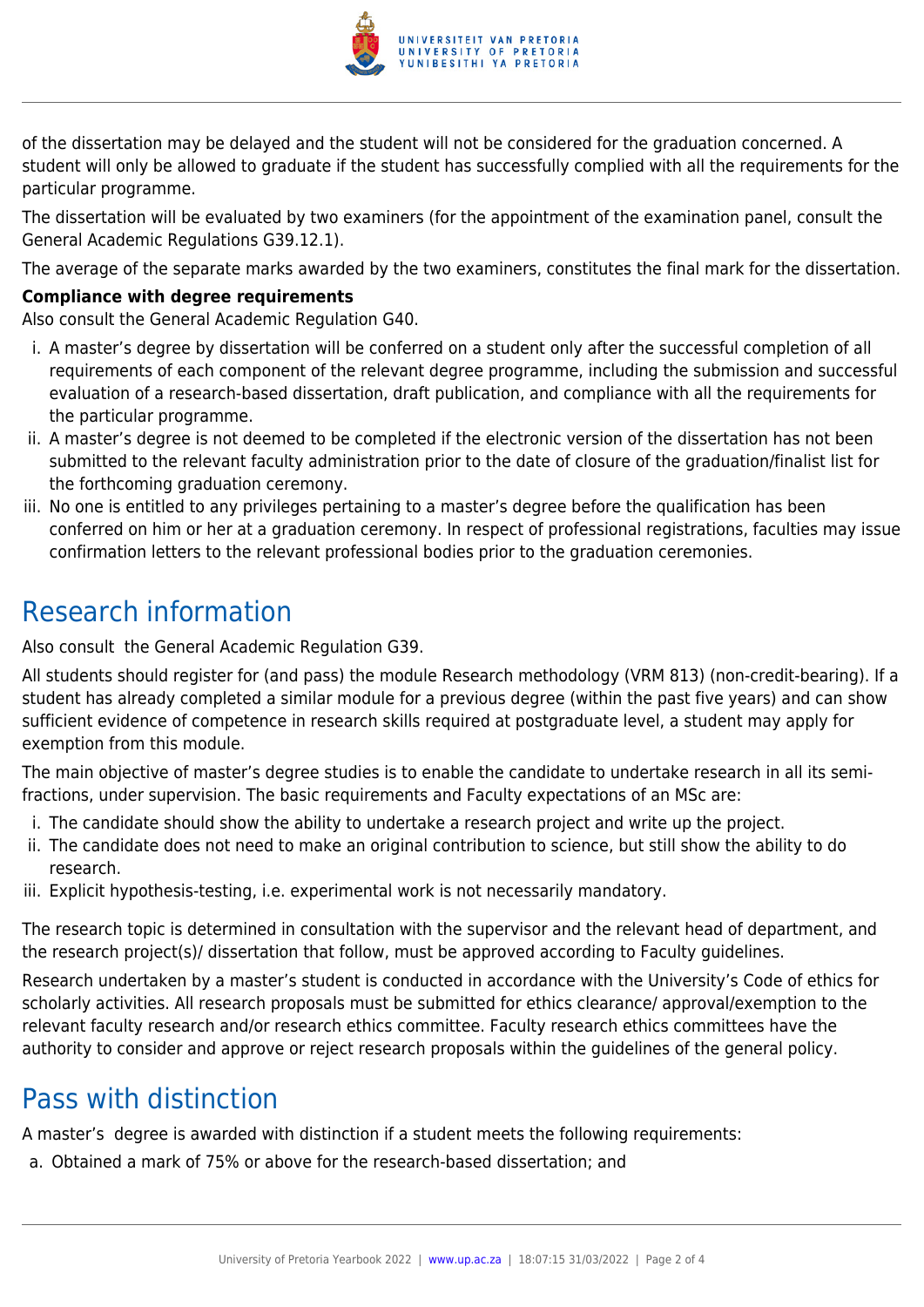

b. Completed the qualification within the maximum period allowed for master's study, but not in less than the prescribed minimum period of one academic year. Note: the maximum allowable time is twice the prescribed minimum years of study in relation to postgraduate students who study part-time.